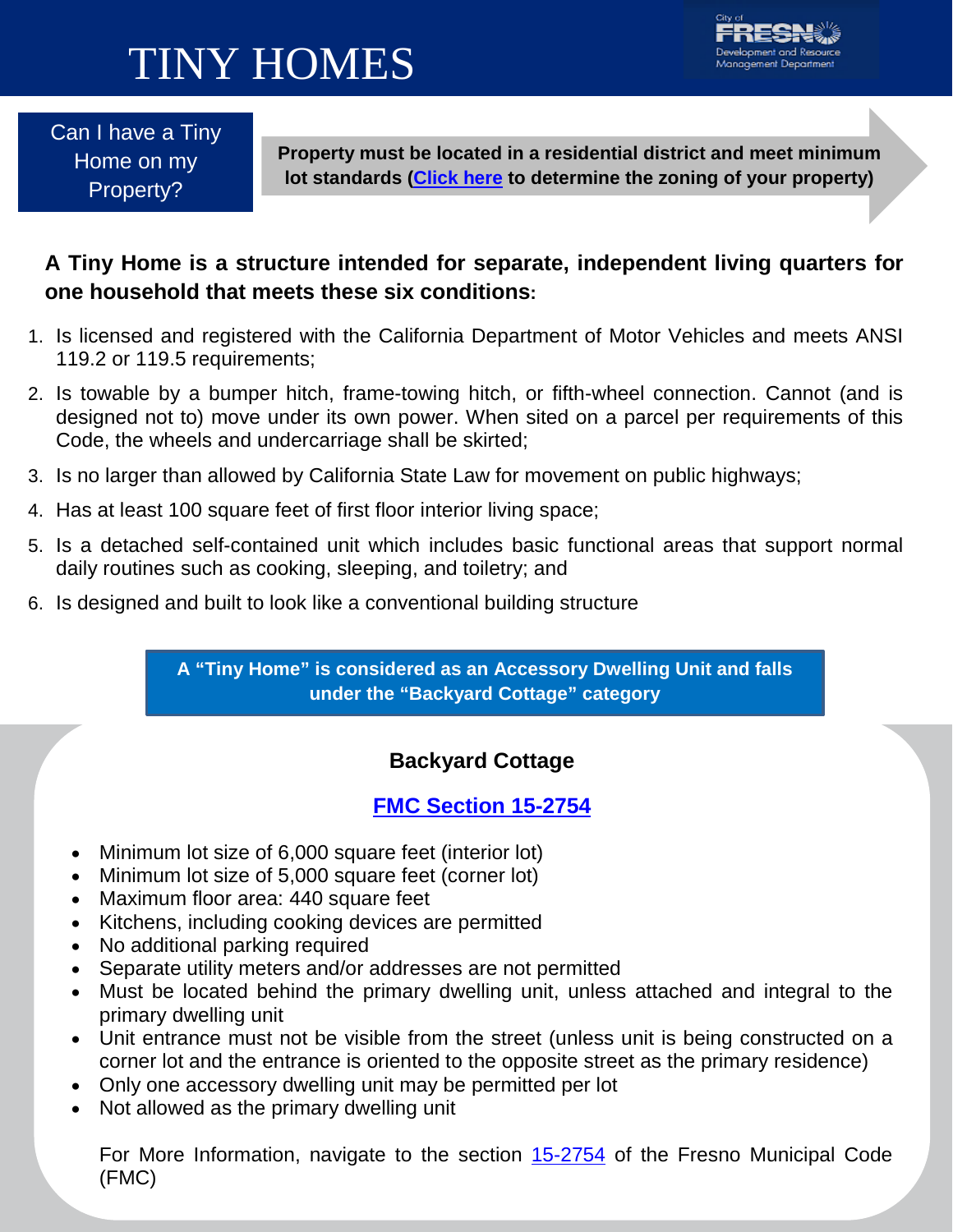## The following specifications also apply to Tiny Homes

### and Backyard Cottages

- Units shall conform to the height, setbacks, lot coverage and other zoning requirements of the zoning district in which the site is located. Most of these requirements are found in [FMC 15-903](https://library.municode.com/ca/fresno/codes/code_of_ordinances?nodeId=MUCOFR_CH15CIDECOINRE_PTIIBAOVDI_ART9RESIMIDIRS_S15-903DEMADEST) (click hyperlink to navigate to section).
- If unit is detached, there must be a minimum of six feet from the primary residence, or 10 feet if there is an entry from either one of the units into the space between.
- Maximum building height of thirty feet
- For two story buildings, there shall be no openings, such as windows and doors, within 10 feet from an interior side or a common rear property line with another single-family home. (Privacy reasons)
- Clerestory windows (a high section of wall that contains windows above eye level to admit light and fresh air), six feet from the floor of the interior of the unit are excepted
- A driveway must be provided (as per the underlying district)
- An all-weather surface path (pedestrian access) to the unit must be provided from the street frontage
- Mechanical equipment shall be located on the ground or, in the case of a tiny house on wheels, incorporated into the structure, but shall in no case be located on the roof
- Home occupants are permitted in the unit pursuant to Section 15-2735 (Home unit must be owner occupied, accessory unit may be rented)

#### **Other Requirements**

- A concrete pad is required in the location where the tiny home will be parked. A grading permit is required.
- The Tiny Home shall be connected to sewer and water. Utility permits are required for these connections.
- An indemnity agreement as well as a covenant verifying owner occupancy of at least one of the two units is required.
- Official documentation from Pacific West Associates or National Organization of Alternative Housing or similar agency or certified entity, verifying that ANSI standards have been met.